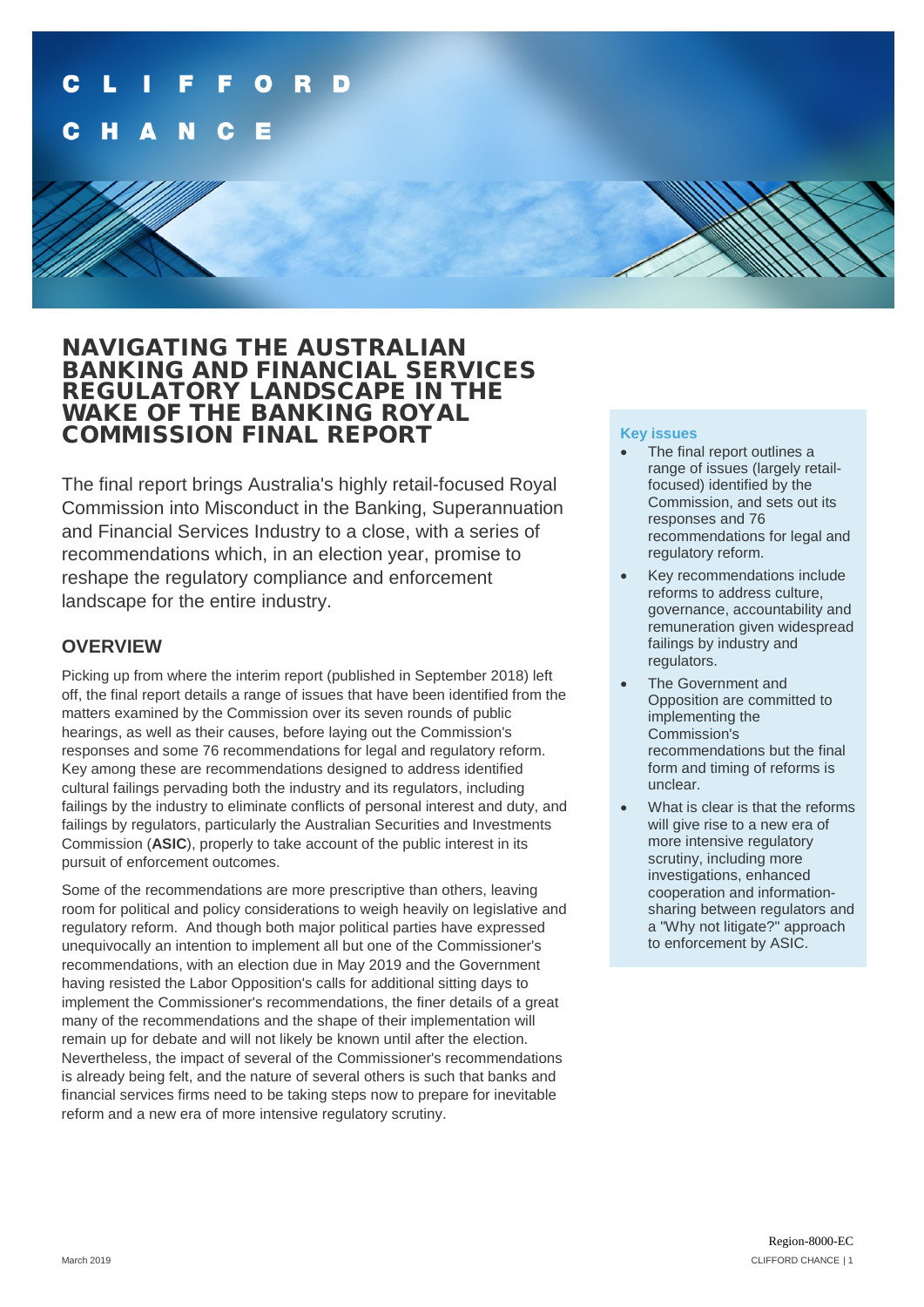#### F F O R D

#### C H A N C E

NAVIGATING THE AUSTRALIAN BANKING AND FINANCIAL SERVICES REGULATORY LANDSCAPE IN THE WAKE OF THE BANKING ROYAL COMMISSION FINAL REPORT

#### **KEY MATTERS RAISED BY THE FINAL REPORT**

The final report is structured around a series of four key questions which were submitted to the Commission by the Australian Department of Treasury in response to the interim report. These questions were directed at understanding how:

- the law can and should be simplified so that its intent is met;
- the approach to addressing conflicts should be changed from managing conflicts to removing them entirely;
- improvements could be made to ensure compliance with the law and industry codes, and the effectiveness of the regulators, to deter misconduct and to ensure that grave misconduct is met with proportionate consequences; and
- to achieve effective leadership, good governance and appropriate culture within financial services firms so that (amongst other things) firms obey the law, and do not mislead or deceive.

The Commissioner did not hesitate to agree with Treasury's statement that the answers to these four questions would "provide the four pillars of any comprehensive policy response to what the Commission has publicly exposed". Indeed, the Commissioner has made several recommendations touching on each of these four topics. Among these are recommendations which are likely to change the financial services regulatory landscape in three key areas:

- **structural improvements to the banking and financial services regulatory regime**, including simplifying the law by reducing the number of exceptions and carve-outs, introducing overarching principles or "norms of behaviour" to better ensure that the intention of particular and detailed rules is met, carrying into effect the recommendations of the Department of Treasury's 2017 ASIC Enforcement Review Taskforce regarding selfreporting, and better cooperation and information sharing between the conduct regulator ASIC and the Australian Prudential Regulation Authority (**APRA**);
- **firm culture, governance, remuneration and individual accountability**, including recommendations regarding the administration and scope of the Banking Executive Accountability Regime (**BEAR**); and
- **ASIC's approach to regulatory enforcement**, including laying down the challenge to ASIC to consider as a starting point in any enforcement action the question "**Why not litigate?**".

#### **Structural improvements to the banking and financial services regulatory regime**

From as early as the first sign of misconduct in the Commission's work, public debate has centred around how the law can be improved to produce better regulatory outcomes. Much of the focus of this debate has been on the complexity of the current regime, with the Commissioner himself acknowledging in the interim report that a solution to the problem is unlikely to be found in adding a new layer of regulation, which would only serve to distract from the core and objectively simple concepts that ought to inform the conduct of financial services entities, namely: obey the law, do not mislead or deceive, be fair, provide services that are fit for purpose, deliver services with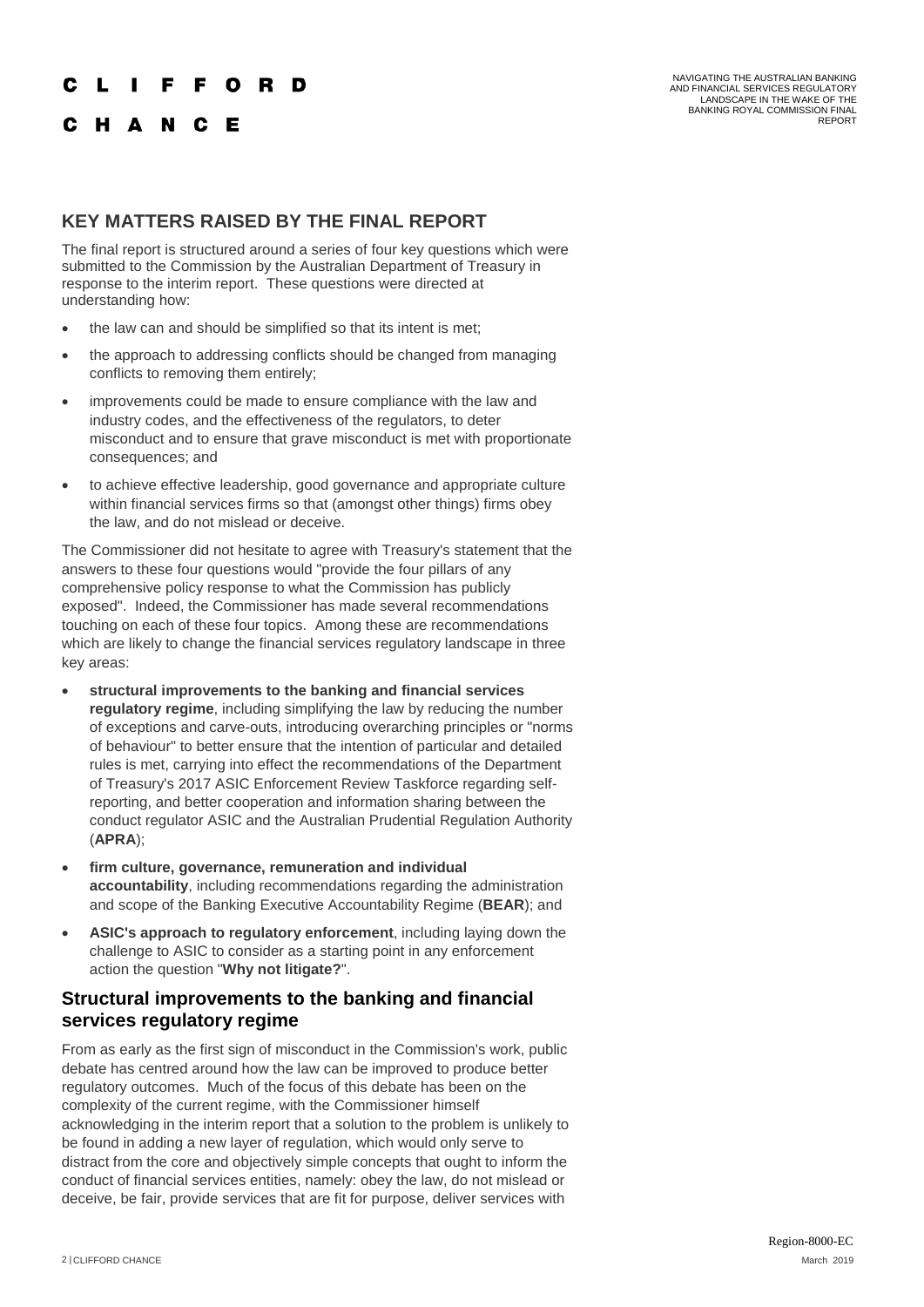NAVIGATING THE AUSTRALIAN BANKING AND FINANCIAL SERVICES REGULATORY LANDSCAPE IN THE WAKE OF THE BANKING ROYAL COMMISSION FINAL REPORT

# C H A N C E

reasonable care and skill and when acting for another, act in the best interests of that other.

In the final report, the Commissioner has made it plain that he considers the law ought to be considerably simplified. His recommendations on this topic are somewhat scattered through the final report and leave considerable room for policymakers to deliberate on the shape that any legislative reform should ultimately take. A number of the recommendations suggest that the Commissioner had in mind a shift towards a regulatory model which more closely resembles the UK financial services regulatory regime. In particular, the Commissioner has recommended that:

- so far as possible, legislation governing financial services entities should identify what fundamental norms of behaviour are being pursued when particular and detailed rules are made about a particular subject matter a recommendation which may be interpreted by the major parties as a directing a shift towards principles-based regulation akin to the UK model;
- all exceptions and limitations to generally applicable norms of conduct in legislation governing financial services should be eliminated, since these detract from and serve to complicate the law and obscure its underlying principles and purposes;
- the BEAR be co-regulated between ASIC and APRA (see below)—which importantly would involve Authorised Deposit-Taking Institutions (**ADIs**) and authorised persons (and potentially other financial services entities, if the scope of the BEAR is extended) being required to deal with both ASIC and APRA in an open, constructive and cooperative way;
- implementation of the 2017 ASIC Enforcement Review Taskforce Report recommendations regarding self-reporting, including:
	- o retaining but clarifying the "significance test" to ensure that the significance of breaches is determined objectively;
	- o that the obligation to report should expressly apply to misconduct by an employee or representative;
	- o that significant breaches and suspected significant breach investigations that are continuing must be reported within 30 days;
	- o that the required content for breach reports should be prescribed by ASIC and be lodged electronically;
	- o that criminal penalties should be increased for failure to report as and when required;
	- o that a civil penalty should be introduced in addition to the criminal offence for failure to report as and when required;
	- o that a cooperative approach should be encouraged where licensees report breaches, suspected or potential breaches or employee or representative misconduct at the earliest opportunity—the Commissioner emphasising, however, that it should always be recognised that making a proper breach report on time is what the law requires;
	- o that ASIC should publish breach report data annually—the Commissioner adding that breach report data should not only be aggregated by breach type but also by individual reporting entity, and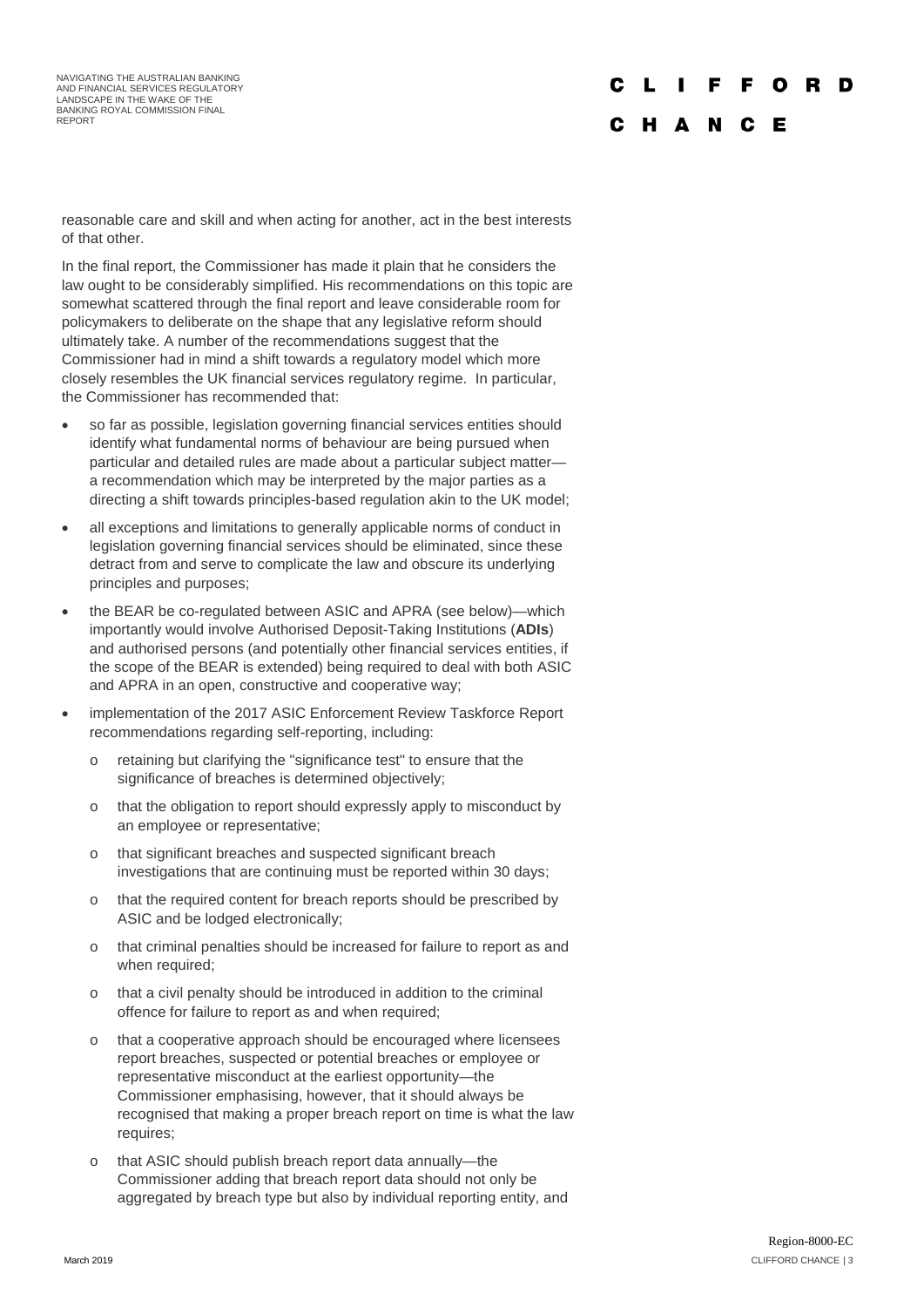#### F F . O R D

C H A N C E

NAVIGATING THE AUSTRALIAN BANKING AND FINANCIAL SERVICES REGULATORY LANDSCAPE IN THE WAKE OF THE BANKING ROYAL COMMISSION FINAL REPORT

that those who deal with licensees should have access to the reports that the law obliges the licensee to make to the regulator about objectively significant breaches or likely significant breaches of the financial services laws.

In addition, the Commissioner has recommended that the law be changed to oblige each of ASIC and APRA to cooperate with each other, share information to the maximum extent practicable and notify the other when it forms the belief that a breach in respect of which the other has enforcement responsibility may have occurred, including requiring them to prepare a joint memorandum of understanding setting out how they intend to comply with their legislative obligation to cooperate with each other, to be reviewed biennially.

These recommendations, taken together, have the potential to redefine the relationship between firms and, in particular, the conduct regulator ASIC. They could also serve to highlight further a present tension between a desire, on the one hand, to promote openness, transparency and cooperation to produce better regulatory outcomes, and the policy of a law which in many instances attaches criminal liability to underlying misconduct and requires ASIC to discharge a heavy onus of proof to achieve a court-ordered regulatory enforcement outcome. This tension is heightened further by the Commissioner's focus in his final report on ASIC's enforcement culture, as discussed in further detail below. Much will depend on precisely how these recommendations are implemented and whether we will see a wholesale reform of the regulatory regime or more subtle, incremental change.

#### **Firm culture, governance, remuneration, individual accountability and the BEAR**

Inevitably, the final report has heaped further considerable pressure on all banks and financial services entities to improve their culture, governance and remuneration practices, including ensuring that they remain under close internal review, that any problems are promptly identified and dealt with, and that any changes which are made as a result of this process are reviewed for their effectiveness.

This recommendation is directed at all banks and financial services entities themselves rather than lawmakers and regulators and, as the Commissioner has admitted, "expressed only at a level of generality", though the Commissioner has gone to considerable lengths to emphasise the importance of the recommendation as a vital step towards preventing misconduct. Further, the Commissioner has explained that the recommendation should be seen as reflecting and building upon other recommendations made in the final report, several of which are directed at eliminating where possible conflicts of interest and conflicts between personal duty and personal interest.

Though this recommendation is rather unlike others in the final report in the sense of its generality and the fact that it does not stipulate a change in the law—to the contrary, the Commissioner recognises that "culture cannot be prescribed or legislated"—legislative and regulatory reform aimed at addressing poor culture is certain to follow. For one reason, the Commissioner has, almost in the same breath, issued a series of reprimands and recommendations directed at the regulators—chiefly APRA but also ASIC—cautioning them not only to maintain but intensify their recent scrutiny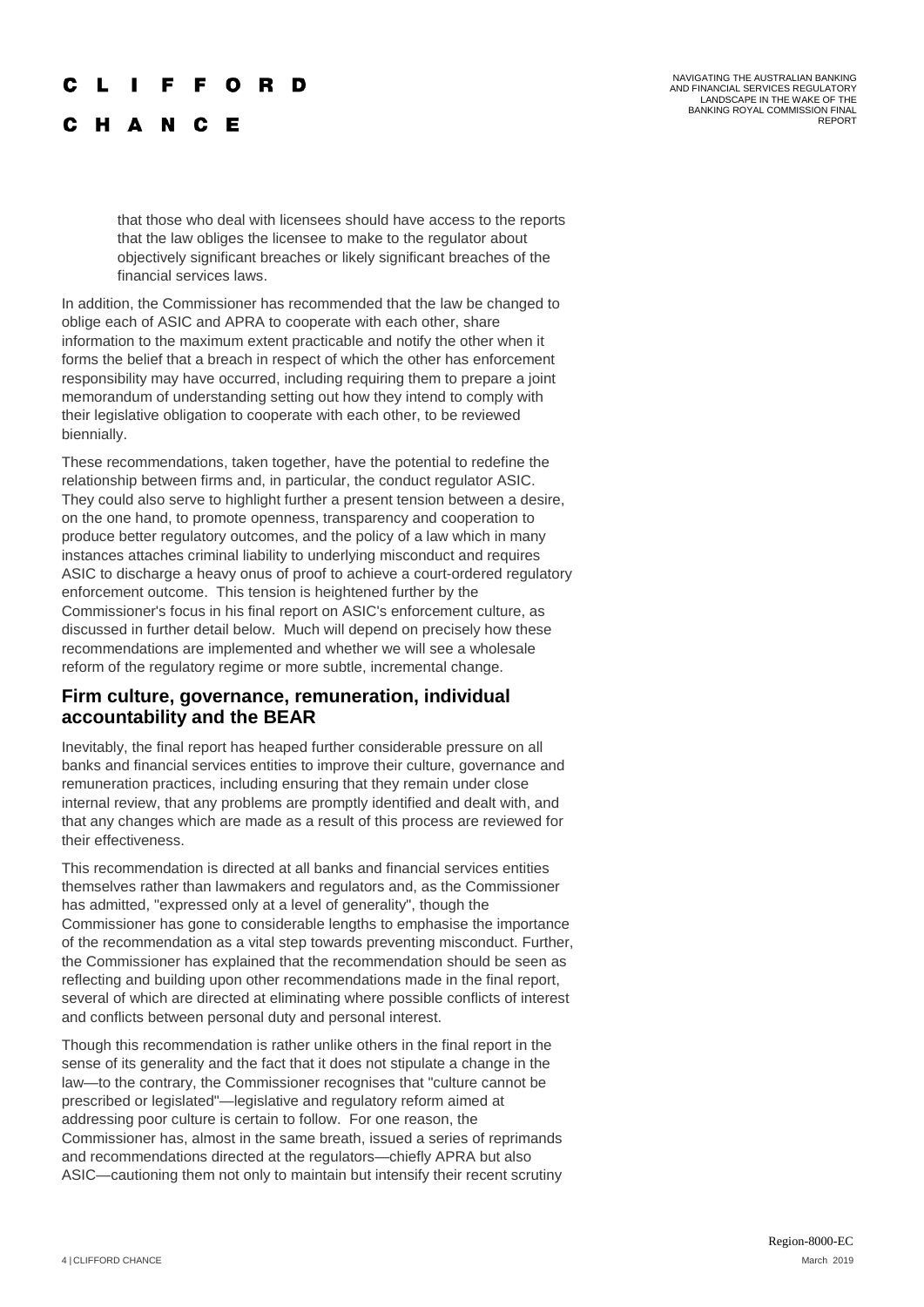# C

#### C H A N C E

of firm culture, governance and remuneration practices in the discharge of their supervisory and regulatory enforcement functions.

For another reason, the Commissioner has paid special credence to international regulatory reform in this area, including the recent work of the Financial Stability Board (**FSB**) and G30 pinpointing areas for urgent reform as a function of proper supervision, particularly proper regulatory supervision. The Commissioner has charged APRA in particular with building a supervisory program reflective of the FSB's April and November 2018 recommendations, that should be focused on building culture that will mitigate the risk of misconduct, including taking a risk-based approach to its reviews, assessing cultural drivers of misconduct and encouraging entities to give proper attention to sound management of conduct risk and improving entity governance. APRA has also been tasked by the Commissioner with improving its prudential standards governing the design and implementation of remuneration systems.

Legislative change in this area and the related topic of individual accountability is also likely to follow in the shape of adjustments to and the expansion of the scope of the BEAR. The Commissioner has made a series of recommendations to bring the BEAR more into line with overseas equivalents (in particular the UK Senior Managers and Certification Regime), including that the BEAR be administered by APRA and ASIC jointly, and that, over time, it be extended to all APRA-regulated institutions, not just ADIs.

The Commissioner has envisaged a division of responsibility between ASIC and APRA such that ASIC would be responsible for overseeing and enforcing relevant parts of the BEAR that concern consumer protection and market conduct matters, with APRA responsible for overseeing and enforcing the BEAR to the extent it concerns prudential matters. And, importantly, the Commissioner has also recommended that the existing obligations on ADIs and accountable persons should be extended to make it clear that an ADI and accountable person must deal with both APRA and ASIC in an open, constructive and cooperative way—a legislative change which is likely to have significant repercussions both in respect of any role that ASIC acquires in implementing the BEAR and in the discharge by ASIC of its wider functions.

Legislative and regulatory reforms in these areas and an increased regulatory focus on culture, governance and remuneration practices will likely put regulated firms under considerable pressure, both as to time and resources. As the Commissioner has noted, what is required of regulated firms is more than a "box-ticking" exercise. A review of an assessment of culture, governance and remuneration practices is likely to require a considerable investment of time, money and intellectual rigour, including undertaking thorough internal investigations and, potentially, a holistic realignment of the firm's values, systems and practices. These factors would suggest that there is no time to waste in embarking upon this process—particularly if legislative and regulatory changes are introduced as a matter of priority following the May 2019 election, as both major parties are promising.

## **Why not litigate?**

Though this question has an air of the rhetorical, it must be understood in context. The Commissioner has not said that ASIC ought to proceed to litigate every identified regulatory breach. Nor has the Commissioner said that ASIC should always rule out the use of enforceable undertakings or other forms of negotiated outcomes. On the contrary, the Commissioner was at pains to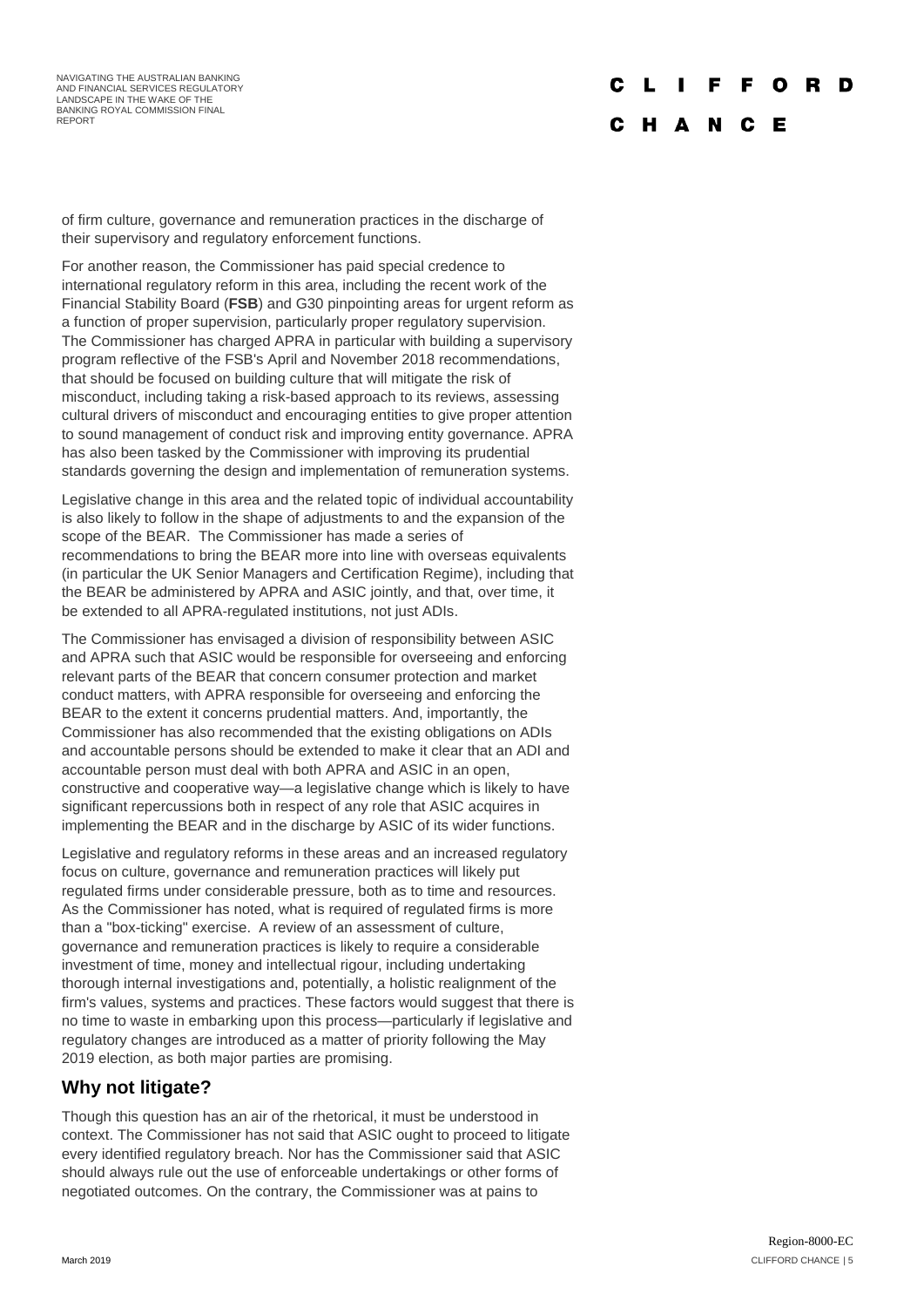#### F C **R**

C H A N C - E

NAVIGATING THE AUSTRALIAN BANKING AND FINANCIAL SERVICES REGULATORY LANDSCAPE IN THE WAKE OF THE BANKING ROYAL COMMISSION FINAL REPORT

emphasize that litigation requires careful thought and planning, and that all forms of regulatory enforcement must remain under active consideration throughout a regulatory investigation, unless and until it is plain that the public interest requires that there be no litigation. The Commissioner's recommendations were more subtle than imbuing ASIC with a one-size-fits-all approach to regulatory enforcement, seeking to address perceived cultural problems underpinning ASIC's enforcement approach that were considered to have provided ineffective and inequitable regulatory outcomes.

The Commissioner's point on this can be stated succinctly: ASIC's role as litigator is distinct from that of private persons because it involves the exercise of public power for public purposes. It should follow that questions as to the cost, difficulty or uncertainty involved in ASIC taking enforcement litigation as opposed to seeking to reach a negotiated outcome must always be assessed bearing in mind that ASIC's function is to enforce the financial services laws of the Commonwealth, and that the proper discharge of that function is critical to safeguarding the financial system and the economy, protecting the public, deterring misconduct and upholding the rule of law.

The bigger point involving the "Why not litigate?" question is: just what will change in practice? Will ASIC accept the Commissioner's guidance for what it is—a recommendation that ASIC adopt a different approach to enforcement decision-making, whatever shape its enforcement action may ultimately take in a given case—or will ASIC treat it as some form of mandate to "default" to litigation and disregard other regulatory tools at its disposal?

It is to be expected that ASIC will feel compelled to take a harder-line approach to serious breaches going forward, to seek to demonstrate to the public that it has taken steps towards "positive" change. It will also feel the need to be seen to be honouring its commitment (announced in its submission to the interim report) to "accelerating enforcement activities" and "conducting more civil and criminal court actions against larger financial institutions".

Nevertheless, ASIC is likely to be cautious not to be bullish for the sake of bullishness, lest it erode its reputation further. It is to be expected that ASIC will remain mindful of the requirements imposed upon it as regulator and as a model litigant, its higher onus of proof in criminal and civil penalty cases, resource constraints and other factors pointing to good public reasons not to pursue a particular case.<sup>[1](#page-5-0)</sup> And ASIC will need to remain conscious of its markedly improved criminal and civil litigation success rate over recent years, having in its 2017-18 Annual Report announced a 100% criminal litigation success rate (up from 91% in 2016-17), 99% civil litigation success rate (also up from 91%) and recoveries of \$42.2m in civil penalties (up from \$5.2m) results achieved in circumstances where ASIC had commenced around three times as many criminal proceedings in 2017-18 than 2016-17 (albeit the number of investigations and civil proceedings commenced had fallen by around 25-30%).

Despite these competing considerations, the Commissioner's admonishments of ASIC will prompt it into action in one way or another. In the short to medium term at least, this will most likely mean more ASIC investigations, even if it

<span id="page-5-0"></span><sup>&</sup>lt;sup>1</sup> In this connection, ASIC Deputy Chairman Daniel Crennan QC has reportedly recently made the case to offices of Treasurer Josh Frydenberg and shadow treasurer Chris Bowen for expanding the law to make it easier to take criminal action against individuals for contraventions of financial services laws.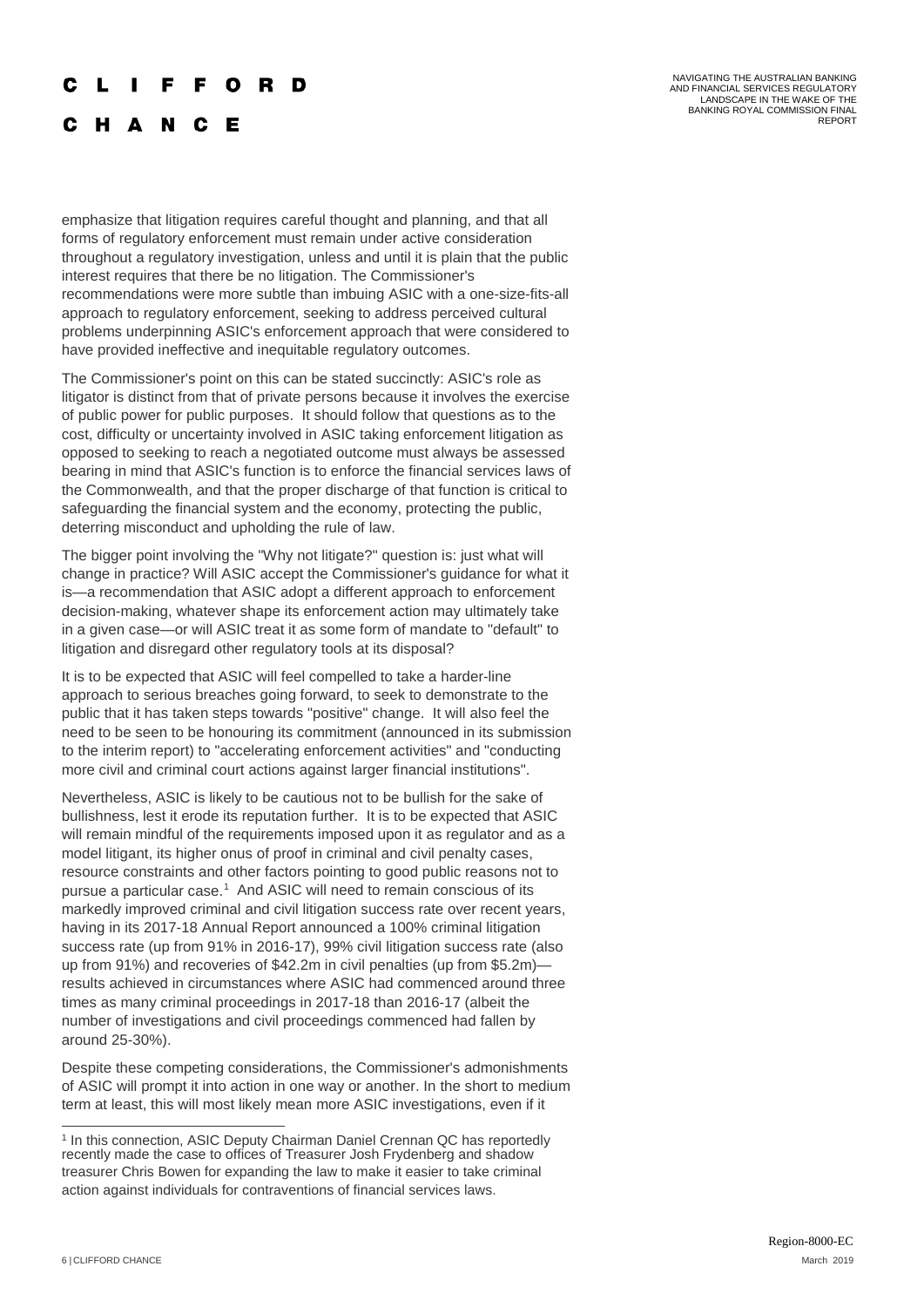NAVIGATING THE AUSTRALIAN BANKING AND FINANCIAL SERVICES REGULATORY LANDSCAPE IN THE WAKE OF THE BANKING ROYAL COMMISSION FINAL REPORT

#### D C

#### C H A N C E

does not mean there is a noticeable uptick in the commencement of civil or criminal proceedings.[2](#page-6-0)

ASIC may feel it has a mandate to investigate as though it is preparing for inevitable litigation, regardless of whether it has other forms of regulatory enforcement in mind. This mandate will be fuelled as much by the Commissioner's words as by the steps which have been taken in parallel by Parliament to implement the recommendations of the December 2017 ASIC Enforcement Review Taskforce Report, including the recent passage of legislation to significantly increase civil and criminal penalties for breaches of financial services laws. And ASIC is likely to feel that more thorough and more onerous investigations are necessary even if it ultimately pursues a negotiated outcome, including to help it properly to frame the terms of such a settlement and to avoid potentially repeating mistakes of recent past, such being unable in late 2018 to secure the approval of the Federal Court to consent orders agreed with Westpac to resolve its civil penalty proceeding for breach of responsible lending laws.<sup>[3](#page-6-1)</sup>

A key challenge for regulated firms will be navigating their ever-evolving relationships with ASIC, bearing in mind their reporting obligations (including, as noted above, implementation of the ASIC Enforcement Review Taskforce Report recommendations in relation to self-reporting and the likely introduction into the BEAR of a requirement on ADIs and authorised persons to deal with ASIC in an open, transparent and cooperative way). Time will tell how ASIC addresses the balance between the public interest in encouraging transparency, disclosure and cooperation to bring about more efficient and effective regulatory outcomes (to remedy what ASIC had termed the "trust deficit facing the financial services sector"), on the one hand, and the public interest in properly enforcing contraventions of the law, including through the courts as appropriate, on the other hand. As the Commissioner has said, ASIC will often have to answer the "Why not litigate?" question in circumstances where the entity itself has provided a breach notification, knowing that the first document to be tendered in any such litigation will show what the entity has said it has done or may have done in contravention of the law. And, as the Commissioner has also said, answering the "Why not litigate?" question will call for skill and judgment.

The Commission's final report is available [here.](https://financialservices.royalcommission.gov.au/Pages/reports.aspx) The ASIC Enforcement Review Taskforce Report is availabl[e here.](https://treasury.gov.au/review/asic-enforcement-review/r2018-282438/)

<span id="page-6-0"></span> $2$  As a start, ASIC announced on 19 February 2019 that it is undertaking or considering investigations into 41 matters revealed during the Royal Commission, including 11 specific referrals to it in the Final Report, 2 referrals made during the course of the Royal Commission's hearings, 12 matters that were case studies before the Royal Commission and another 16 case studies which it is assessing to determine whether investigations should be commenced.

<span id="page-6-1"></span><sup>3</sup> See *Australian Securities & Investments Commission v Westpac Banking Corporation* [2018] FCA 1733.